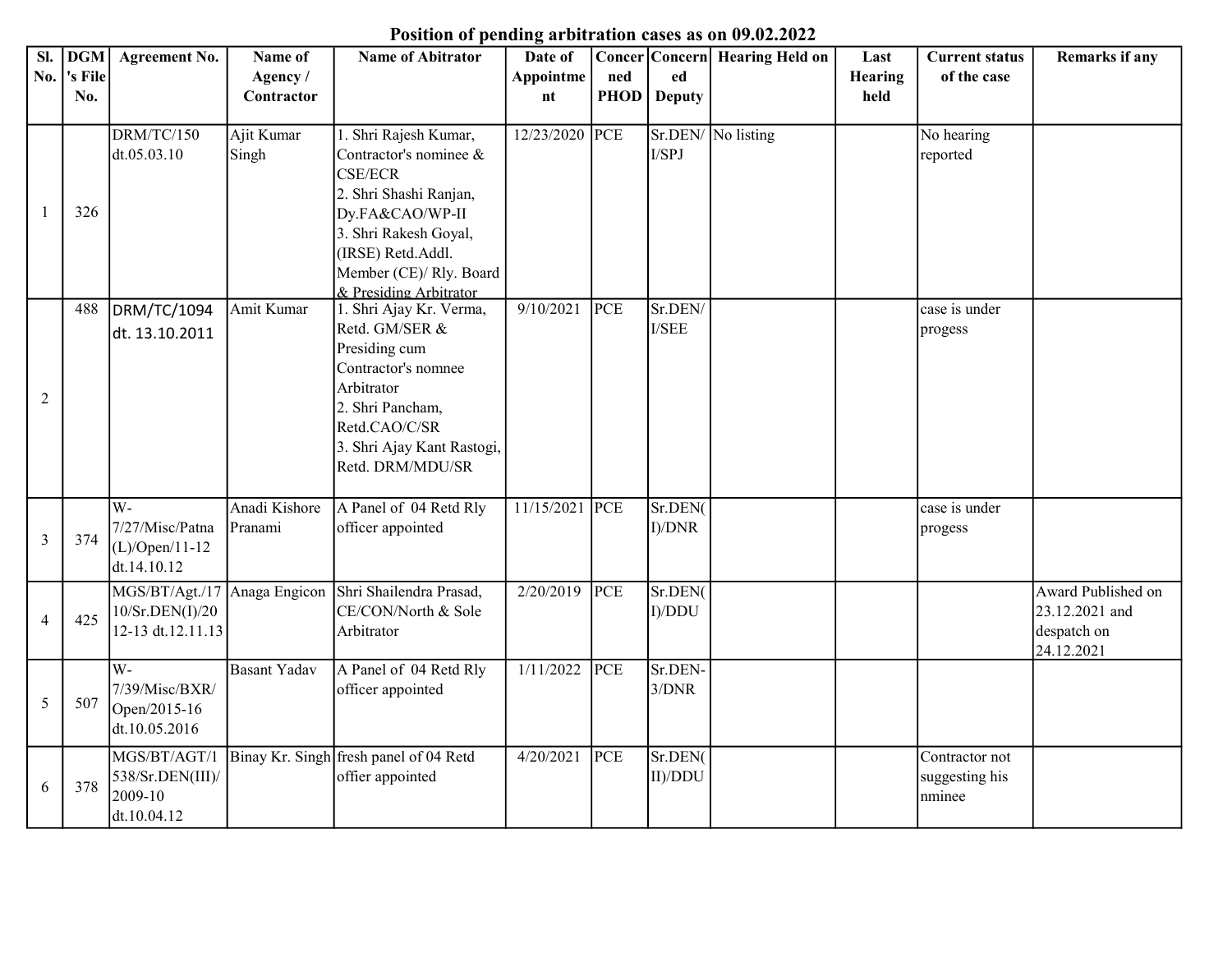| 7       | 451 | W-7/02/Misc/<br>PNBE/Open/201<br>$ 0-11 $<br>dt.27.07.2011                | Chandeshwar<br>Singh      | Shri Shailendra Prasad,<br>CE/C/N/MHX & Sole<br>Arbitrator                                                                                                                                                                        | 2/7/2019   | PCE |                          | DEN(H $\vert$ 6 Nos. of hearing<br>Q)/DNR  was fixed.<br>(29.4.19, 13.5.19,<br>03.6.19, 11.6.19,<br>24.6.19 & 21.9.19) | 21.09.19 |                                                                                   | Award Published on<br>23.12.2021 and<br>despatch on<br>24.12.2021                                                                          |
|---------|-----|---------------------------------------------------------------------------|---------------------------|-----------------------------------------------------------------------------------------------------------------------------------------------------------------------------------------------------------------------------------|------------|-----|--------------------------|------------------------------------------------------------------------------------------------------------------------|----------|-----------------------------------------------------------------------------------|--------------------------------------------------------------------------------------------------------------------------------------------|
| $\,8\,$ | 247 | ECR/ENG/W-<br>7A/04/6004/CS/T Engineering<br>ender/02/DEWL<br>dt.31.03.06 | Daya                      | Shri AK. Choudhary,<br>Dy.CEE/Loco                                                                                                                                                                                                | 12/10/2009 | PCE | SP                       | $Dy.CE/T$ No hearing record                                                                                            |          | Case is pending                                                                   |                                                                                                                                            |
| 9       | 246 | W-<br>7/582/DEWL/PS<br>C /CS-156 dt.<br>31.01.08                          | Daya<br>Engineering       | Shri S.S. Patel, Sr.DEN-<br>I/SPJ                                                                                                                                                                                                 | 2/15/2010  | PCE | SP                       | Dy.CE/T 06.03.12<br>22.05.12<br>22.01.13<br>21.02.13<br>29.09.13<br>03.06.14                                           | 03.06.14 | Case is pending<br>due to transfer of<br>Arbitrator shri<br>S.S. Patel to<br>NCR. |                                                                                                                                            |
| 10      | 508 | MGS/BT/AGT/1<br>103/Sr.DEN-<br>III/2009-10 (MJC<br>No. 208/2021           | Dhananjay<br>Construction | A Panel of 04 Retd Rly<br>officer appointed                                                                                                                                                                                       | 1/11/2022  | PCE | Sr.DEN-<br><b>II/DDU</b> |                                                                                                                        |          |                                                                                   | Agency has been<br>asked to suggest 02<br>names of arbitrtors on<br>18.01.22.                                                              |
| 11      | 502 | <b>DRM/TC/1251</b><br>dt.25.07.14                                         | Eleco<br>constructions    | Shri Khichu Mal,<br>Retd.PCE/ECR Cum Sole<br>Arbitrator                                                                                                                                                                           | 11/9/2021  | PCE | Sr.DEN/<br><b>SEE</b>    |                                                                                                                        |          | Case is under<br>progess                                                          |                                                                                                                                            |
| 12      | 121 | dtd. 23.08.89                                                             |                           | 63M/DHN/89-90 Esskay Builders 1. Shri S.N. Sah, the then 10/18/2010 PCE<br>CSTE/C/NER/GKP<br>&<br>Contractor's nominee Cum<br>Presiding Arbitrator<br>2. Shri A.K. Chandra,<br><b>CWE</b><br>3. Shri Neeraj Verma,<br>Dy.FA&CAO/G |            |     | $Co-$<br>ord)/DH<br>N    | Sr.DEN/Sr DEN/co-<br>ord/DHN                                                                                           | 26.04.11 | 26.04.12                                                                          | Lat Arbitration<br>meeting held on<br>26.04.11. No<br>progress.<br>Letter sent to<br>arbitrator on dated<br>28/10/2020 for fixing<br>date. |
| 13      | 513 | $\overline{\text{W}}$ -<br>7/63/Misc/MKA/<br>Open/17-18 dt.<br>17.04.18   | G.K.<br>Construvtion      | A Panel of 04 Retd Rly<br>officer appointed                                                                                                                                                                                       | 1/17/2022  | PCE | Sr.DEN-<br>2/DNR         |                                                                                                                        |          |                                                                                   |                                                                                                                                            |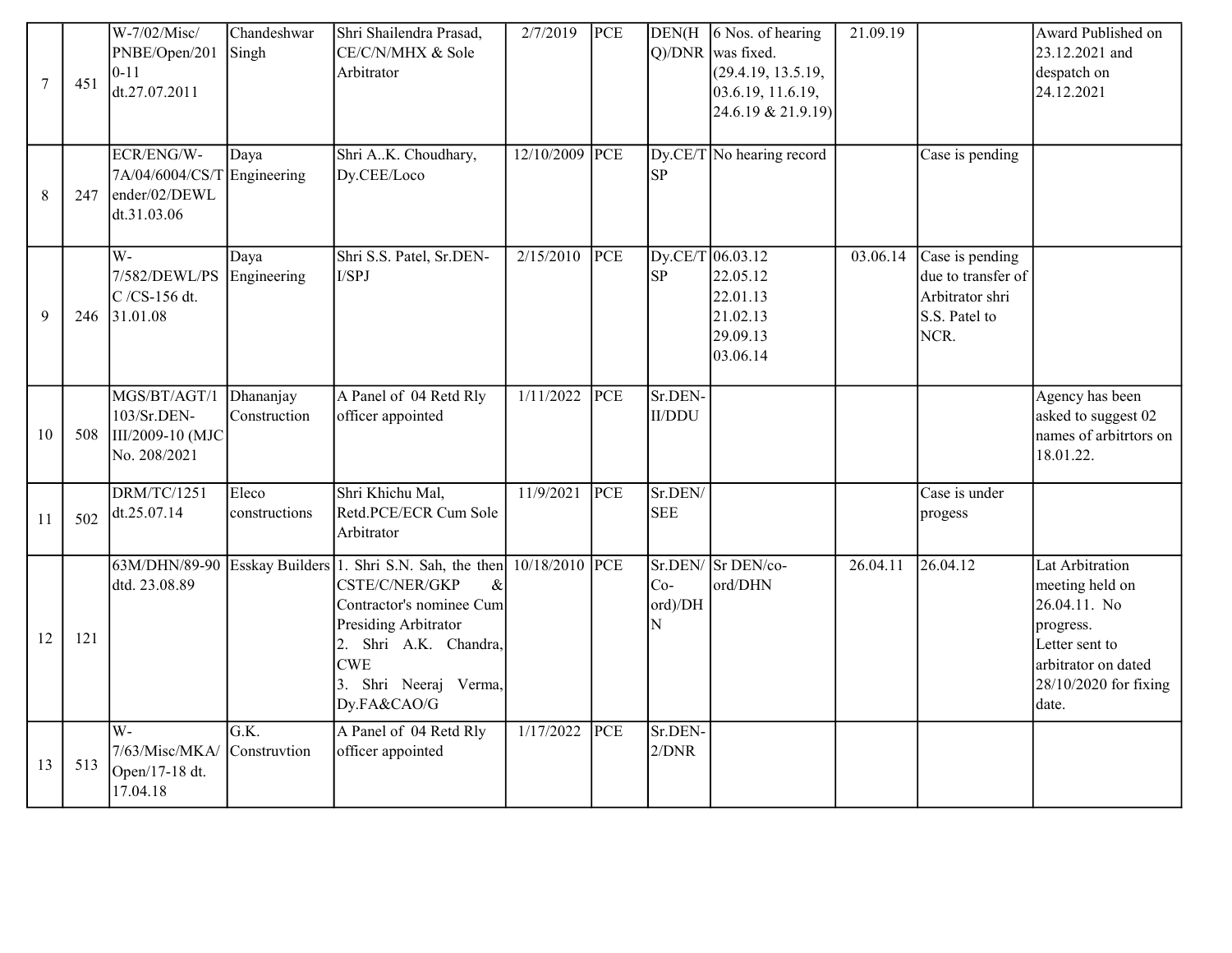|        |     | W-7/103/Misc/<br>MKA/Open/06-<br>07 dt. 15.03.07        | Jai Maa<br>Shardey<br>Construction       | Shri B.P. Gupta,<br>CE/Con/Central & Sole<br>Arbitrator                                                                                                                 | 12/17/2014 PCE |     | 2)/DNR                        | Sr.DEN( No date fixed as<br>per available<br>record.                         | started              | Hearing not Sole arbitrator<br>has been retired<br>fron Railway<br>service. A letter<br>date 03-05-2018 | Hearing not started.                                                                                                      |
|--------|-----|---------------------------------------------------------|------------------------------------------|-------------------------------------------------------------------------------------------------------------------------------------------------------------------------|----------------|-----|-------------------------------|------------------------------------------------------------------------------|----------------------|---------------------------------------------------------------------------------------------------------|---------------------------------------------------------------------------------------------------------------------------|
| 14     | 383 |                                                         |                                          |                                                                                                                                                                         |                |     |                               |                                                                              |                      | has been written<br>tocontinue as<br>arbitrator. But<br>reply awaited till                              |                                                                                                                           |
| 15     | 328 | P.O. No.<br>02/09/6170/0003<br>23 dt. 25.10.10          | Jaiswal Steel<br>Processing Pvt.<br>Ltd. | Shri Naimul Haque, CESE<br>& Sole Arbitrator                                                                                                                            | 10/22/2012 PCE |     | Dy.CE/T 18.02.14<br><b>SP</b> | 06.01.15                                                                     | 06.01.15             | No futher<br>progress reported $(06.01.15.$ Letter<br>case is pending.                                  | Last hearing done on<br>written to arbitrator on<br>$01.07.16$ to fix next<br>date of hearing. But no<br>reply till date. |
| 16     | 390 | B/Zone-<br>20/DOS/2000-01<br>dt.04.07.2000              | Jamuna<br>Prasad                         | Shri A.K. Singh Shaiwal,<br>CE/TSP/HJP<br>(Now-Transferred to<br>NCR) & Sole Arbitrator                                                                                 | 12/18/2014 PCE |     | DEN/I/D 29.06.16<br>DU        |                                                                              | 29.06.16             | Not<br>further<br>progress reported<br>case is pending.                                                 |                                                                                                                           |
| 17     | 372 | MGS/BT/Agt./<br>1344/Sr.DEN(I)<br>dt.15.04.11           | Jamuna Prasad                            | 1. Shri A.K. Dubey, CGE<br>Cum Presiding Arbitrator<br>2. Shri H.C. Meena,<br><b>CEDE Cum Contractor's</b><br>nominee<br>3. Shri Randhir Sahay,<br>the then Dy.FA&CAO/G | 11/9/2015      | PCE | I)/DDU                        | Sr.DEN(on 10.12.2019 at<br>Delhi. 10.12.20                                   | 10.12.20             | #REF!                                                                                                   | last hearing held on<br>10.12.20                                                                                          |
| $18\,$ | 471 | 02/12/6280/0004 Jaraikela<br>15 dt.18.07.13             | Lumberman                                | Shri J.K. Verma,<br>Retd.PCE/SECR & Sole<br>Arbitrator                                                                                                                  | 3/4/2020       | PCE | Dy.CE/T 30.12.20<br><b>SP</b> |                                                                              | 30.12.20<br>30.11.21 | on 30.11.21                                                                                             | 2nd hearing held Case is under progress                                                                                   |
| 19     | 482 | DRM/TC/440<br>dt.19.01.2012                             | Jitendra Kumar<br>Singh                  | Shri Rajendra Prasad,<br>(IRSE) Retd.<br>CAO/Con/SR & Sole<br>Arbitrator                                                                                                | 7/4/2021       | PCE | Sr.DEN/ 05.10.21<br>I/SPJ     | 21.10.21                                                                     | 05.10.21             |                                                                                                         | 5th hearing held on<br> 05.10.21                                                                                          |
| 20     | 463 | W-<br>7/42/Misc/PNBE(<br>L)/Open/2012-13<br>dt.02.12.13 | Kunal Kumar                              | Shri Ashok Kumar<br>Pandey, Dy.CE/RE/DNR<br>& Sole Arbitrator                                                                                                           | 7/25/2019      | PCE | I) DNR                        | Sr.DEN(13.08.19)<br>20.08.19<br>27.09.19<br>10.12.19<br>10.01.20<br>03.02.20 | 03.02.20             | last hearing date<br>was 03.02.20.<br>Next date yet to<br>be fixed.<br>Claimant<br>expired.             | Last hearing was<br>03.02.20. Next date<br>yet to be fixed.<br>(Claimant claim Rs.<br>1048792) Claimant<br>expired.       |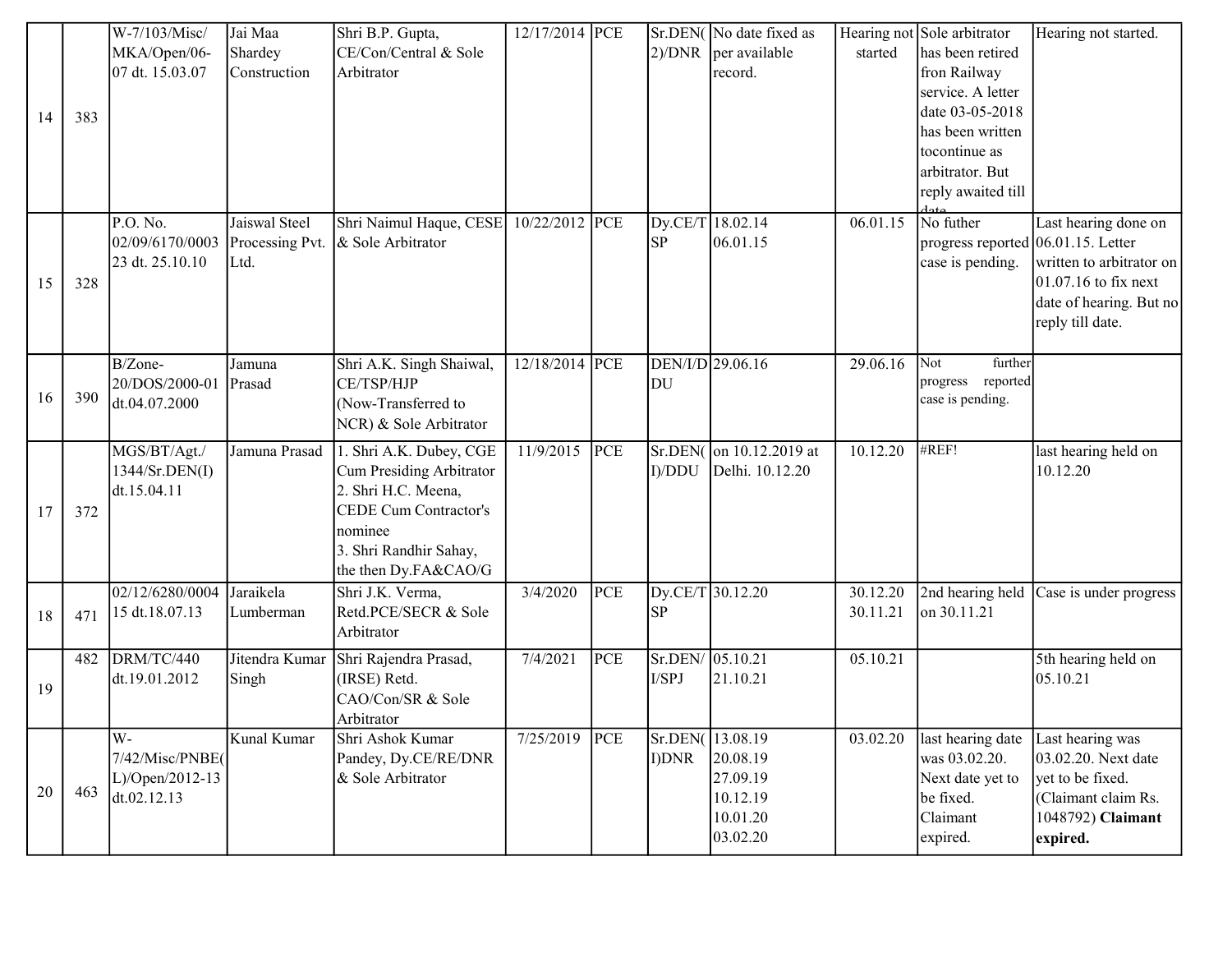|    | 484 | <b>DRM/TC/1528</b>                           | Mahnar Infra-        | 1. Shri Rajendra Prasad                     | 9/23/2021      | PCE | Sr.DEN/          |                             |          | Case is under               |                                               |
|----|-----|----------------------------------------------|----------------------|---------------------------------------------|----------------|-----|------------------|-----------------------------|----------|-----------------------------|-----------------------------------------------|
|    |     | dt.25.01.2017                                | tech.                | (IRSE)                                      |                |     | ${\it I/SEE}$    |                             |          | progess                     |                                               |
|    |     | (Request case                                |                      | Retd.CAO/Con/SR &                           |                |     |                  |                             |          |                             |                                               |
| 21 |     | No. 73/2020)                                 |                      | Presiding Arbitrator                        |                |     |                  |                             |          |                             |                                               |
|    |     |                                              |                      | 2. Shri Ram Prakash                         |                |     |                  |                             |          |                             |                                               |
|    |     |                                              |                      | Sharma (IRSSE) Retd.                        |                |     |                  |                             |          |                             |                                               |
|    |     |                                              |                      | PCEE/CR                                     |                |     |                  |                             |          |                             |                                               |
|    |     | W-                                           | Manoj Kumar          | A Panel of 04 Retd Rly                      | 1/17/2022      | PCE | Sr.DEN           |                             |          |                             |                                               |
| 22 | 514 | 7/56/Misc/PNBE(Sinha                         |                      | officer appointed                           |                |     | (1)/DNR          |                             |          |                             |                                               |
|    |     | L)/Open/2013-14                              |                      |                                             |                |     |                  |                             |          |                             |                                               |
|    |     | dt.30.12.2013<br>W-                          |                      |                                             |                |     |                  |                             |          |                             |                                               |
|    |     | 7/52/Misc/DNR(                               | Nageshwar<br>Prasad  | A Panel of 04 Retd Rly<br>officer appointed | 1/6/2022       | PCE | Sr.DEN-<br>3/DNR |                             |          |                             |                                               |
| 23 | 510 | L)/Open/2015-16                              |                      |                                             |                |     |                  |                             |          |                             |                                               |
|    |     | dt. 24.05.2016                               |                      |                                             |                |     |                  |                             |          |                             |                                               |
|    |     | W-7A/CS-160 of Natraj                        |                      | Shri Vinod Kumar Shukla,                    | 3/23/2017      | PCE |                  | $Dy.CE/T$ 06.12.17,         | 22.05.20 | Case is under               | Court has appointed                           |
| 24 | 407 | 2007/RB/Natraj/                              | <b>Engineers Pvt</b> | CE/Con/Central & Sole                       |                |     | <b>SP</b>        | 02.04.18,                   |          | progess                     | Justice Dharnidhar Jha                        |
|    |     | 259 dt.29.09.08                              | Ltd                  | Arbitrator                                  |                |     |                  | 18.07.18,                   |          |                             | as Arbitrator. Case not                       |
|    |     | W-7/CS-166 of                                | Natraj               | Shri Vinod Kumar Shukla,                    | 3/23/2017      | PCE |                  | 041018<br>Dy.CE/T 06.12.17, | 22.05.20 | Case is under               | <u>vet finalised</u><br>Court has appointed   |
|    |     | 2013/RB/NEPL/4                               | Engineers Pvt        | CE/Con/Central & Sole                       |                |     | <b>SP</b>        | 02.04.18,                   |          | progess                     | Justice Dharnidhar Jha                        |
| 25 | 410 | 42 dt.06.01.14                               | Ltd                  | Arbitrator                                  |                |     |                  | 18.07.18,                   |          |                             | as Arbitrator. Case not                       |
|    |     |                                              |                      |                                             |                |     |                  | 04.10.18,                   |          |                             | yet finalised.                                |
|    |     | Acceptance No.                               | Navin Kishore        | 1. Shri Subodh Kr.,                         | 10/10/2009 PCE |     | DEN/Spl 24.06.11 |                             | 24.06.11 | Award has not               | All document                                  |
|    |     | $W -$                                        | Singh                | Dy.CE/C/GB/PNBE                             |                |     | /SEE             |                             |          | been published              | including/case file and $\vert$               |
|    |     | 362/Community                                |                      | 2. Shri Neeraj Verma,                       |                |     |                  |                             |          | by arbitrator               | final bill with M.B.                          |
|    |     | Hall/TC dtd.                                 |                      | Presiding Arbitrator &                      |                |     |                  |                             |          |                             | Under Custody of                              |
|    |     | 26.11.07                                     |                      | Dy. FA/WP, Chamber                          |                |     |                  |                             |          |                             | Arbitrator. Intimation                        |
| 26 | 232 |                                              |                      | Bhavan                                      |                |     |                  |                             |          |                             | sent to DGM/G/ECR                             |
|    |     |                                              |                      | 3. Shri A. K. Yadav,                        |                |     |                  |                             |          |                             | vide letter no.                               |
|    |     |                                              |                      | Dy.CE/C/PNBE                                |                |     |                  |                             |          |                             | W/409/Misc./W-1, dt.                          |
|    |     |                                              |                      |                                             |                |     |                  |                             |          |                             | 16.09.2020 to apprise                         |
|    |     |                                              |                      |                                             |                |     |                  |                             |          |                             | the current status                            |
|    |     |                                              |                      |                                             |                |     |                  |                             |          |                             |                                               |
|    |     | 63M/CPU/12-13 Naween Kumar 1. Shri N.K. Jha, |                      |                                             | 2/3/2016       | PCE | Sr.DEN(07.06.17  |                             |          | Letter sent to              | Letter sent to                                |
|    |     | dt.05.10.12                                  |                      | Dy.CE/C/TS/MHX &                            |                |     | 4)/DHN 01.09.17  |                             |          | Arbitration on              | Arbitrator on                                 |
|    |     |                                              |                      | Presiding Cum                               |                |     |                  | 26.09.17                    |          | 28.10.2020(W.58 28.10.2020) |                                               |
| 27 | 412 |                                              |                      | <b>Contractor's Nominee</b><br>Arbitrator   |                |     |                  | 28.11.17                    |          | 4/DHN/2011-                 | (W.584/DHN/2011-                              |
|    |     |                                              |                      | 2. Shri Pramod Kumar,                       |                |     |                  | 16.01.18<br>06.03.20        |          | 12/open/36/01<br>deted      | 12/Open/36/01 dated<br>28.10.2020) for fixing |
|    |     |                                              |                      | Dy.CSTE/Con/HQ/MHX                          |                |     |                  | 03.04.20 27.10.21           |          | 28.10.2020) for             | of date of hearing and                        |
|    |     |                                              |                      | 3. Shri Shashi Ranjan,                      |                |     |                  |                             |          | fixing of date of           | finalize the arbitration                      |
|    |     |                                              |                      |                                             |                |     |                  |                             |          |                             |                                               |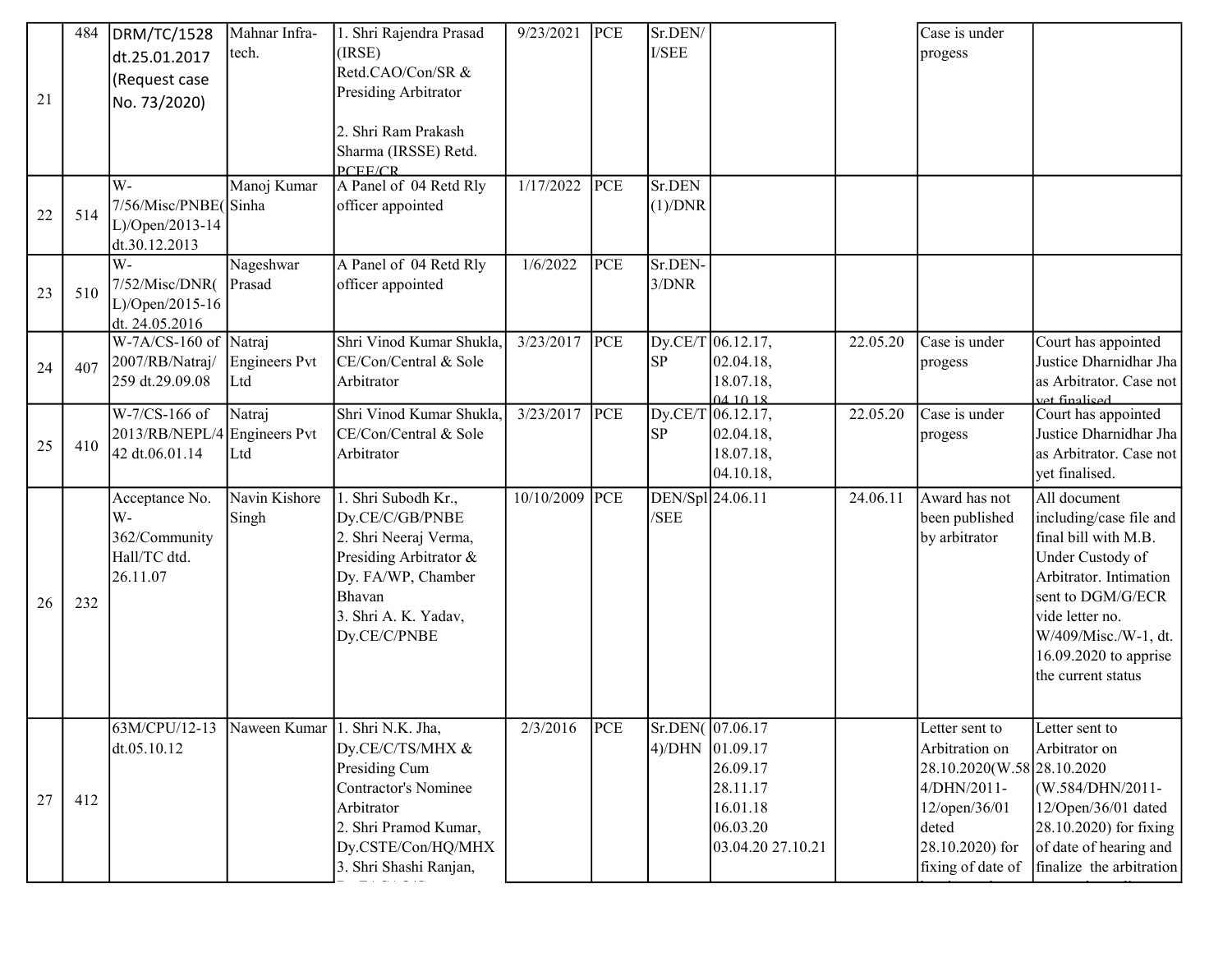| 28 | 203 | CE/ECR/HJP/TC Niagaree<br>$65$ dtd. 18.10.04 Builders                                                                            | Developers Pvt. Arbitrator<br>Ltd. | 1. Shir<br>A.K.<br>Dubey,<br>$\&$<br>$&$ CE/C/S<br>Presiding<br>2. Shri Abhijit Kr. Sinha,<br>Dy.FA/TA<br>3. Shri S.N. Sah, CSTE/W                                          | 6/4/2009  | PCE | Sr.DEN/ 23.02.11<br>C/DNR | 07.03.11<br>07.04.11<br>18.05.11<br>17.11.11<br>25.03.15<br>28.04.15<br>28.05.16 | 28.05.16                             | Letter has been<br>written Arbitral<br>Tribunal to<br>conclude the<br>arbitration<br>proceeding on<br>16.10.2020 | Last hearing held on<br>28.05.2016. Hearing is<br>still pending. Position<br>has been<br>communicated to GM<br>(Engg.)HJP vide letter<br>No. W-<br>1/Arbitration/DNR/19-<br>20 dt. 27.02.20. |
|----|-----|----------------------------------------------------------------------------------------------------------------------------------|------------------------------------|-----------------------------------------------------------------------------------------------------------------------------------------------------------------------------|-----------|-----|---------------------------|----------------------------------------------------------------------------------|--------------------------------------|------------------------------------------------------------------------------------------------------------------|----------------------------------------------------------------------------------------------------------------------------------------------------------------------------------------------|
| 29 | 511 | W-<br>7/18/Misc/PNBE(<br>L)/Open/2018-19<br>dt. 04.07.2018                                                                       | Nimbark Engg                       | A Panel of 04 Retd Rly<br>officer appointed                                                                                                                                 | 1/6/2022  | PCE | Sr.DEN-<br>2/DNR          |                                                                                  |                                      |                                                                                                                  |                                                                                                                                                                                              |
| 30 | 472 | Agt, No. Nil,<br>dt.01.10.2015<br>CWJC No. 15922 Infrastructure<br>of 2017<br>W-9/Land/M/s<br>Pristine Freight<br>Terminal/Bihta | Pristine<br>Magadh                 | 1. Shri J.N.Lal Das, Retd.<br>PCE/SE<br>2. Smt. Bela Banerjee,<br>Retd. FA&CAO/C/NR<br>3. Shri Virendra Kumar,<br>Retd.CTE/ECR cum<br>Contractor's nominee                  | 6/8/2020  | PCE | $Co-$<br>ord)/DN<br>R     | $Sr.DEN($ 01.10.20<br>28.10.20 28.11.20                                          | 28.11.20                             | Arbitral<br>Proceeding are in<br>progress.                                                                       |                                                                                                                                                                                              |
| 31 | 486 | MGS/BT/Agt./2 R.K.<br>131/Sr.DEN/2/2<br>017-18 dt.<br>09.04.18                                                                   | Enterprises                        | 1. Shri B.P. Gupta, Retd.<br>CSO/C/N/ECR &<br>Presiding Arbitrator<br>2. Shri J.K. Verma, Retd.<br>PCE/SECR<br>3. Shri A.k. Rastogi,<br>Retd.DRM/MDU/SR                     | 8/26/2021 | PCE | <b>DDU</b>                |                                                                                  |                                      | Case is under<br>progess                                                                                         | Court has appointed<br>two Arbitrator & 3rd<br>member Shri A.K.<br>Rastogi, IRAS, Retd.<br>DRM/MDU/SR<br>appointed by AGM Sir                                                                |
| 32 | 373 | W-7/43/Misc/<br>DNR/Open/09-10<br>dt.03.10.09                                                                                    | R.K. Singh                         | 1. Shri S.K. Lal,<br>Dy.CSTE/RE/DNR &<br>Contractor's nominee<br>2. Shri Mukesh Kumar,<br>Dy.CE/Con/DNR &<br>Presiding Arbitrator<br>3. Shri Rohit Parmar,<br>Dy.FA&CAO/Con | 6/30/2014 | PCE | DEN/Br.<br>/DNR           |                                                                                  |                                      | Hearing not<br>started till<br>date.started.                                                                     | Hearing not started.<br>Position has been<br>communicated to GM<br>(Engg.)HJP vide letter<br>No. W-<br>1/Arbitration/DNR/19-<br>20 dt. 27.02.20.                                             |
| 33 | 391 | <b>DRM/TC/1137</b><br>dt.15.03.12                                                                                                | Rajeev Ranjan                      | A panel of more than 03<br>JAG officers is appointed<br>and forwarded the same to<br>contractor.                                                                            | 1/3/2015  | PCE | EE                        | DEN/I/S No hearing record                                                        | No<br>response<br>from<br>Contractor | Contractor did<br>not turn up from<br>beginning                                                                  | Contractor did not turn<br>up from beginning                                                                                                                                                 |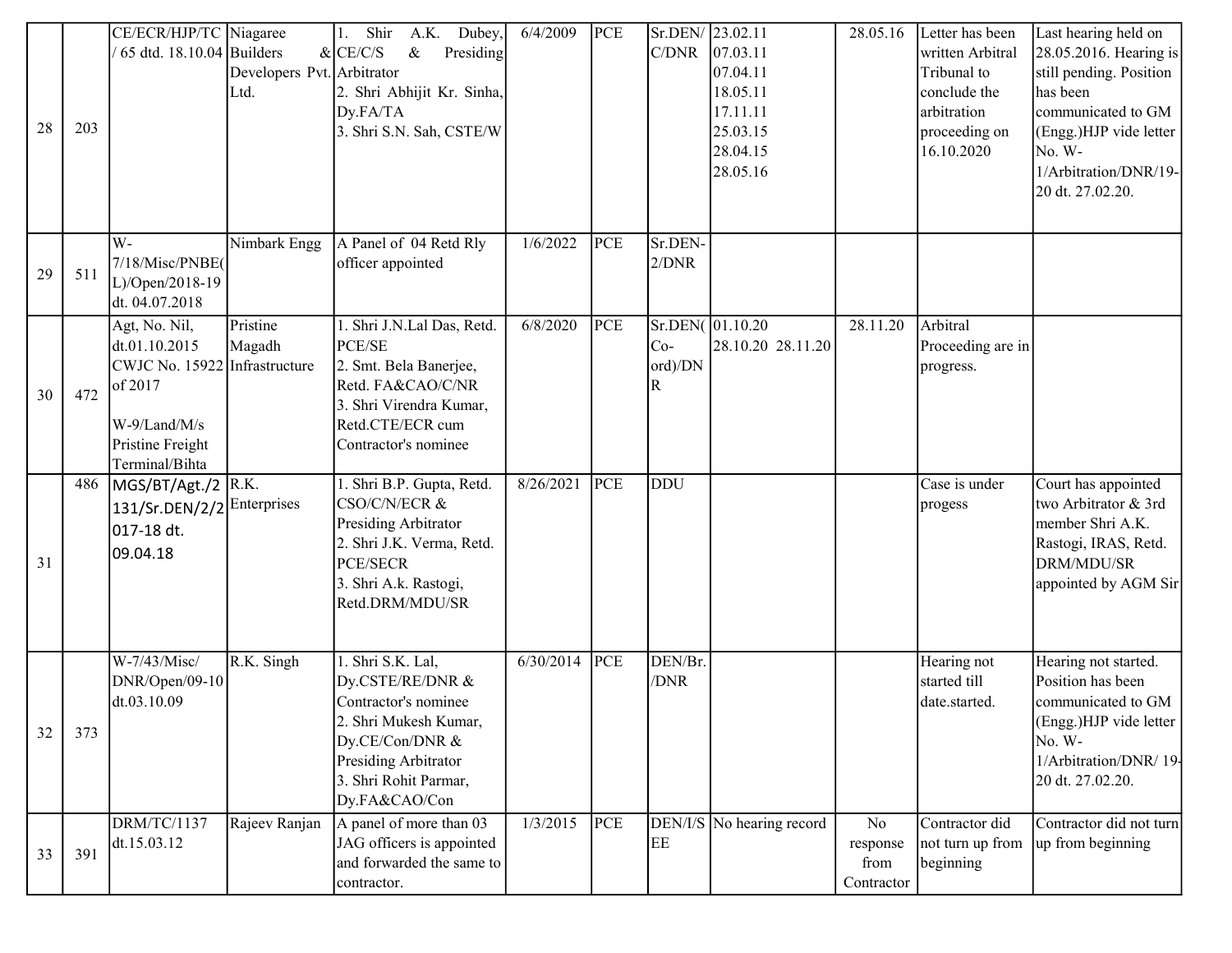| 34 | 512 | W-<br>7/44/Misc/DNR(<br>L)Open/2014-15<br>dt. 22.04.15 | Ramjee Singh              | A Panel of 04 Retd Rly<br>officer appointed                                                                                                                     | 1/17/2022 | PCE | Sr.DEN-<br>3/DNR                              |                                                                                             |          |                                                                                                     |                                                                                                            |
|----|-----|--------------------------------------------------------|---------------------------|-----------------------------------------------------------------------------------------------------------------------------------------------------------------|-----------|-----|-----------------------------------------------|---------------------------------------------------------------------------------------------|----------|-----------------------------------------------------------------------------------------------------|------------------------------------------------------------------------------------------------------------|
| 35 | 509 | 26M/BRL/18-19<br>dt. 01.06.2018                        | Rawatsons<br>Engineers    | Shri R.K. Agrawal (IRSE)<br>Retd. PCE/NR & Sole<br>Arbitrator                                                                                                   | 1/6/2022  | PCE | XEN(B)<br>RL)/DH<br>N                         |                                                                                             |          |                                                                                                     |                                                                                                            |
| 36 | 506 | DRM/TC/497 dt.<br>20.07.12                             | Roy & Roy<br>Construction | A Panel of 04 Retd Rly<br>officer appointed                                                                                                                     | 1/11/2022 | PCE | Sr.DEN-<br>1/SPJ                              |                                                                                             |          |                                                                                                     | After suggesting 02<br>names of arbitrators by<br>agency, file is put up<br>to PCE for forwarding<br>DGM/G |
| 37 | 480 | 36M/CPU/18-19<br>dt. 22.06.2018                        | Santosh Kumar<br>Singh    | Shri Rajendra Prasad,<br>Retd. CAO/Con/SR &<br>Sole Arbitrator                                                                                                  | 1/18/2021 | PCE | Sr.DEN(<br>$4$ )/DHN                          |                                                                                             |          | Hearing<br>commpleted<br>Arbirtration fee<br>processed for<br>payment.<br>sanction on<br>08.06.2021 |                                                                                                            |
| 38 | 348 | CE/ECR/HJP/TC Shiva<br>/94 dt.14.01.08                 | Construction              | 1. Shri A.K. Singh Saiwal,<br>CE/C/NE & Presiding<br>cum Contractor's nominee<br>Arbitrator<br>2. Shri S.R. Meena,<br>CSTE/W<br>3. Shri Narendra,<br>FA&CAO/WST | 8/17/2017 | PCE | Sr.DEN(17.07.15<br>$Co-$<br>ord)/SPJ 17.12.15 | 23.09.15<br>18.02.16                                                                        | 18.02.16 | Case is pending                                                                                     | Not listing.Case is<br>pending                                                                             |
| 39 | 376 | DRM/TC/254 dt.<br>10.11.10                             | Shiva<br>Construction     | 1. Shri Vijay Prakash<br>Pathak,<br>Retd. Member/MM/RB &<br>Presiding Arbitrator<br>2. Shri Rajendra Prasad,                                                    | 1/21/2021 | PCE | Sr.DEN(05.05.21<br>$Co-$<br>ord)/SPJ 12.07.21 | 15.06.21<br>22.07.21<br>23.07.21                                                            | 23.07.21 | Hearing<br>Completed.<br>Award to be<br>published.                                                  |                                                                                                            |
| 40 | 345 | DRM/TC/991<br>dt.15.03.10                              | Shivam<br>Electricals     | 1. Shri P.S. Rai,<br>CSTE/C/S & Presiding<br>Arbitrator<br>2. Shri K. Kotaiah,<br>FA&CAO/Con-II                                                                 | 9/23/2013 | PCE | EE                                            | DEN/I/S 28.01.14 22-02-15<br>22.02.15<br>12.03.15 26.03.15<br>19.05.15 15.09.15<br>22.02.15 | 22.05.15 | Award has not<br>been published<br>by arbitrator                                                    | Award awaited.                                                                                             |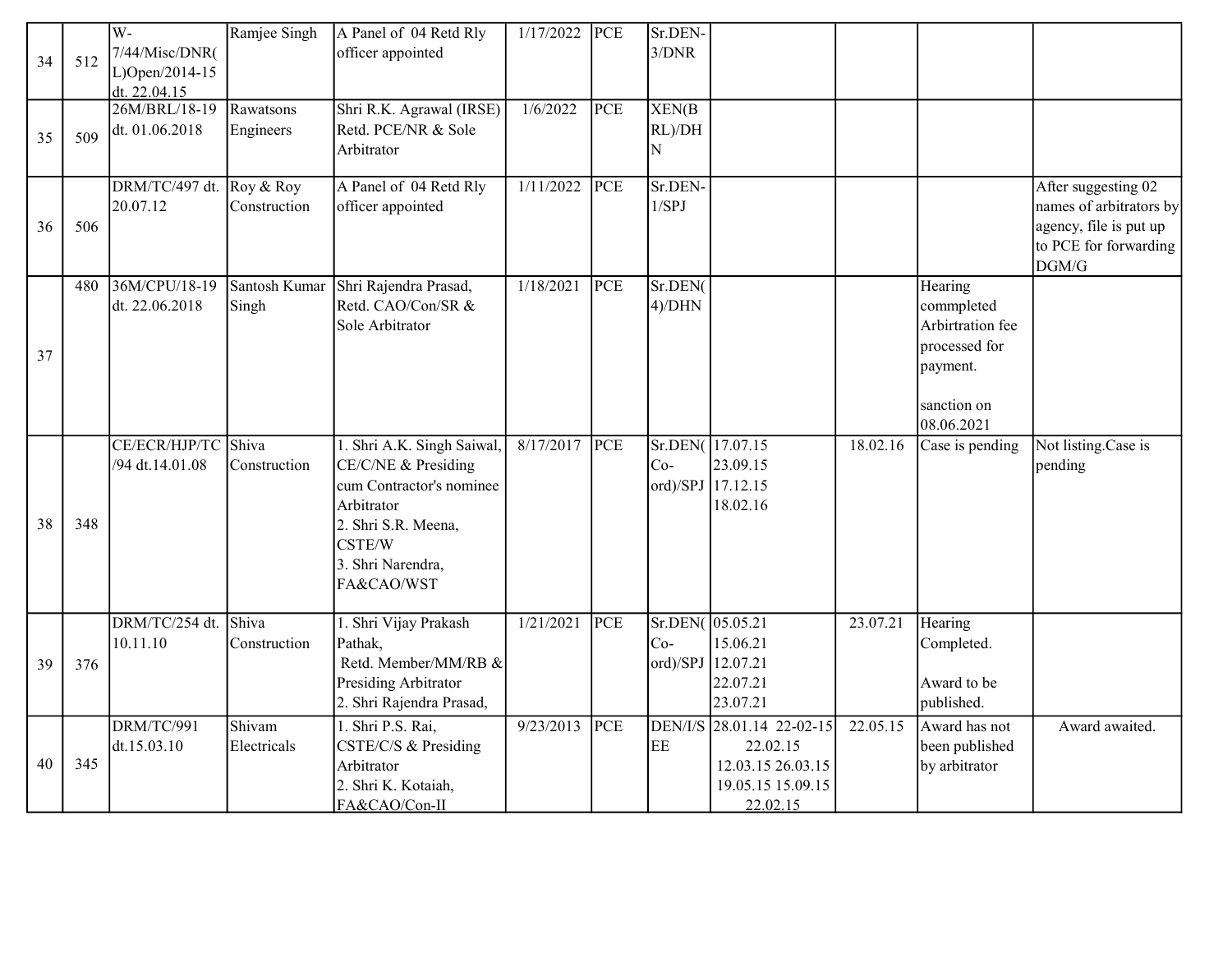|    |     | 121M/CPU/96-97 Shivam      |                | $(1)$ Sri                                    | 12/13/2011 PCE |     | Sr.DEN/                |                   | No hearing                    | Letter sent to        |
|----|-----|----------------------------|----------------|----------------------------------------------|----------------|-----|------------------------|-------------------|-------------------------------|-----------------------|
|    |     | dtd. 17.02.07              | Construction   | B.S.Banga,CE/Con/N-                          |                |     | <b>DHN</b>             |                   | record                        | Arbitrator on         |
|    |     |                            |                | 2(PA) MHX/Patna as well                      |                |     |                        |                   |                               | 28.10.2020.           |
| 41 | 89  |                            |                | as Ld. Presiding Arbitrator                  |                |     |                        |                   |                               | But contractor has    |
|    |     |                            |                | (2) Sri R.K. Khurana,                        |                |     |                        |                   |                               | expired.No response   |
|    |     |                            |                | CE/Con-Arbitrator                            |                |     |                        |                   |                               | from Contractor       |
|    |     |                            |                | (3) Sri Om Prakash, FA&                      |                |     |                        |                   |                               | Case may be closed.   |
|    |     | 77M/GMO(2) &               | Shree Bihariji | A penel of more than 03                      | 1/6/2014       | PCE | Sr.DEN(                |                   | No responce                   | Due to deletion of    |
|    |     | BRKA/2011-12               | Engineering    | SAG Officers was                             |                |     | $3$ )/DHN              |                   | from Contractor               | work, final payment   |
|    |     | dt.19.09.11                | Corporation    | forwarded to Contractor                      |                |     |                        |                   |                               | delayed & but passed  |
|    |     |                            |                | for suggesting two names                     |                |     |                        |                   |                               | vide CO7 No.0400938   |
|    |     |                            |                | as his nominee                               |                |     |                        |                   |                               | dt.20.01.15 and SD,   |
|    |     |                            |                |                                              |                |     |                        |                   |                               | PG & EMD has also     |
|    |     |                            |                |                                              |                |     |                        |                   |                               | been released as per  |
| 42 | 360 |                            |                |                                              |                |     |                        |                   |                               | record. Further no    |
|    |     |                            |                |                                              |                |     |                        |                   |                               | quarry in this regard |
|    |     |                            |                |                                              |                |     |                        |                   |                               | has been initiated or |
|    |     |                            |                |                                              |                |     |                        |                   |                               | consulted by the      |
|    |     |                            |                |                                              |                |     |                        |                   |                               | agency after final    |
|    |     |                            |                |                                              |                |     |                        |                   |                               | payment.No responce   |
|    |     |                            |                |                                              |                |     |                        |                   |                               | from Contractor       |
|    |     |                            |                |                                              |                |     |                        |                   |                               | Case may be closed    |
|    |     |                            |                |                                              |                |     |                        |                   |                               |                       |
|    |     | MGS/BT/Agt/20              | Shree Tripati  | 1. Shri Yatindra Pal                         | 11/16/2020 PCE |     | Sr.DEN(                | 12.03.21 05.04.21 | $12.05.2021$ Case concluded   |                       |
|    |     | 18/DEN(III)/16-            | Balaji         | Singh, Retd. AGM/NCR                         |                |     | III/DD                 | 09.05.21 11.05.21 | award to be                   |                       |
| 43 | 476 | 17 dt. 19.12.17            | Enterprises    | 2. Shri V.P. Pathak,                         |                |     | U                      | 12.05.21          | published.                    |                       |
|    |     |                            |                | Retd.Member Material                         |                |     |                        |                   |                               |                       |
|    |     |                            |                | Management/RB                                |                |     |                        |                   |                               |                       |
|    |     | 69/M/DHN/2018 Singh Wahini |                | 1. Shri Shahjaz Shah,                        | 11/22/2021     | PCE | Sr.DEN(                |                   | Case is under                 |                       |
|    |     | dt.14.07.2018              |                | Presiding arbitrator Cum<br>Retd.FC/RB       |                |     | Estate)/<br><b>DHN</b> |                   | progess                       |                       |
|    |     |                            |                |                                              |                |     |                        |                   |                               |                       |
|    |     |                            |                | 2. Shri Widyoot Kr.<br>Pradhan, Retd. CME/CR |                |     |                        |                   |                               |                       |
| 44 | 500 |                            |                | 3. Shri Pancham, Retd.                       |                |     |                        |                   |                               |                       |
|    |     |                            |                | CAO/C/ERS/SR                                 |                |     |                        |                   |                               |                       |
|    |     |                            |                |                                              |                |     |                        |                   |                               |                       |
|    |     |                            |                |                                              |                |     |                        |                   |                               |                       |
|    |     |                            |                |                                              |                |     |                        |                   |                               |                       |
|    |     | 218/Misc/KEU/              |                | Siya Ram Shaw A panel of more than 03        | 6/13/2020      | PCE | Sr.DEN(                |                   | Contractor's                  |                       |
|    |     | 88-89 dt.                  |                | Retd. Rly officer                            |                |     | $2$ )/DNR              |                   | Nominee and                   |                       |
|    |     | 01.12.89                   |                | appointed                                    |                |     |                        |                   | Reply Still                   |                       |
| 45 | 382 |                            |                |                                              |                |     |                        |                   | Awaited                       |                       |
|    |     |                            |                |                                              |                |     |                        |                   | Arbitration may               |                       |
|    |     |                            |                |                                              |                |     |                        |                   | be concelled in<br>absence of |                       |

agency response.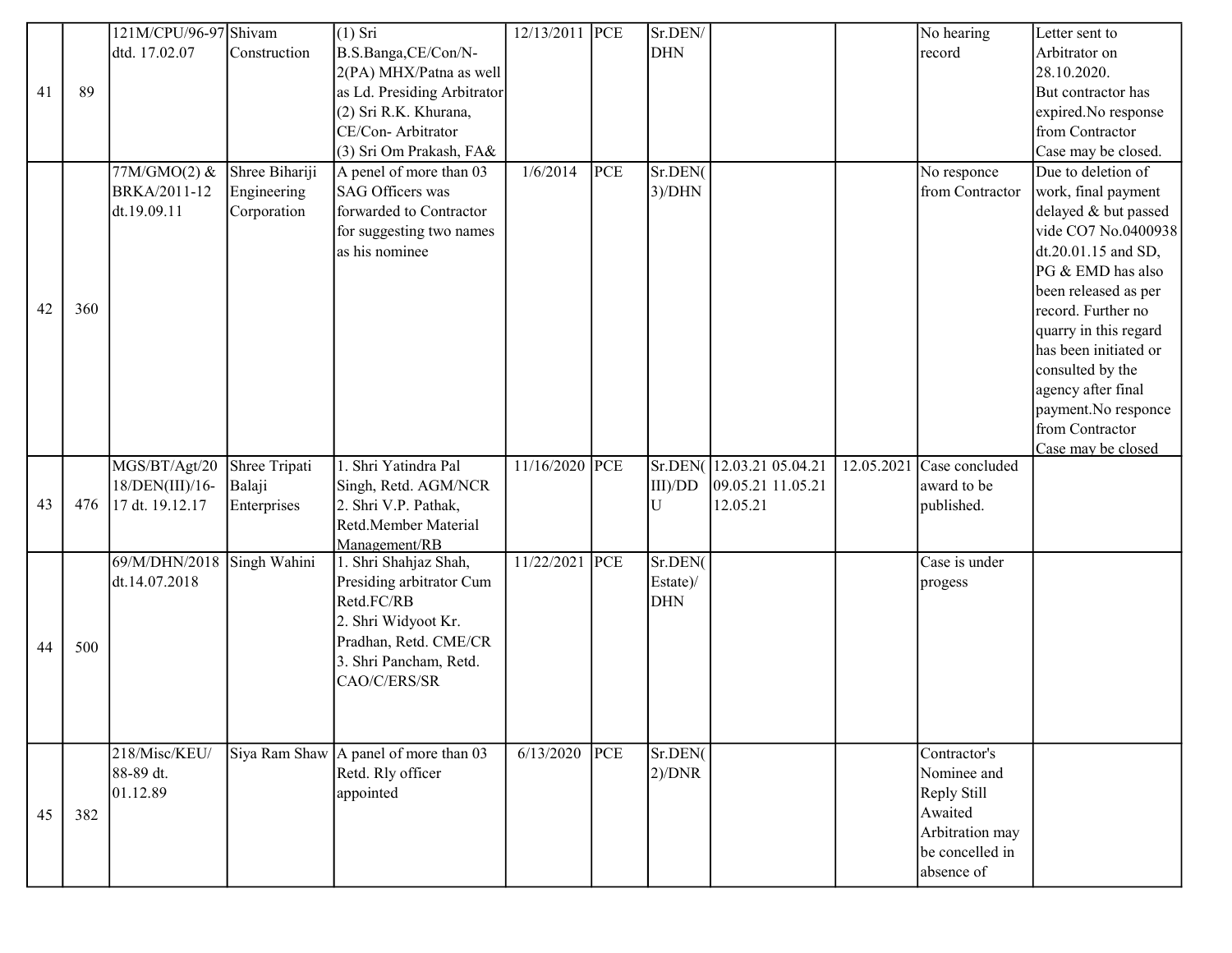| 46 | 504 | DRM/TC/984 dt.<br>13.10.2016<br>(CWJC No. 160)<br>of 2020)          | Sovind Kumar          | Shri J.N. Lal Das (IRSE)<br>Retd. PCE/SER & Sole<br>Arbitrator                                                                                                                                     | 1/17/2022 | PCE | DEN/H<br>Q/SPJ                       |                                              |          | Contractor's<br>nominee awaited                                        |                                                                                                                                                      |
|----|-----|---------------------------------------------------------------------|-----------------------|----------------------------------------------------------------------------------------------------------------------------------------------------------------------------------------------------|-----------|-----|--------------------------------------|----------------------------------------------|----------|------------------------------------------------------------------------|------------------------------------------------------------------------------------------------------------------------------------------------------|
| 47 | 126 | W/362/SPJ/2004/ Sri<br>26(01)/open/TC/<br>dtd.<br>75<br>01.03.06.05 | Ram[1.<br>Enterprises | Shri Rajesh Kumar,<br>CSTE/W<br>$\&$<br>Presiding<br>Arbitrator/HJP<br>Sinha,<br>Shri<br>A.K.<br>2.<br><b>CMPE/HJP</b><br>$\&$<br><b>Contractor's Nominee</b><br>Shri Neeraj Verma,<br>Dy.FA&CAO/G | 2/28/2014 | PCE | Sr.DEN/ 07.02.15<br>$Co-$<br>ord/SPJ |                                              | 07.02.15 | Further no<br>hearing reported                                         | Further no hearing.<br>Case is pending                                                                                                               |
| 48 | 312 | DRM/TC/199<br>dt.30.03.89                                           | Syed Khalid<br>Ahmad  | Shri Pramod Kumar,<br>CCE/HQ/HJP &<br>Sole Arbitrator                                                                                                                                              | 6/15/2021 | PCE | DEN-<br><b>III/SEE</b>               |                                              |          | Case is under<br>progess                                               |                                                                                                                                                      |
| 49 | 462 | DRM/TC/658<br>dt.16.12.2004                                         | Syed Khalid<br>Ahmad  | Shri H.C. Yadav,<br>Dy.CE/PD/MGS & Sole<br>Arbitrator                                                                                                                                              | 7/4/2019  | PCE | DEN-<br><b>III/SEE</b>               | No hearing record                            |          | Para wise reply<br>all ready<br>submitted to<br>Arbitrator on          | Parawise reply sent to<br>Arbitator on<br>06.10.2020.<br>Award awaited.                                                                              |
| 50 | 474 | DRM/Engg/SEE/<br>325 dt.19.10.87                                    | Syed Khalid<br>Ahmad  | Shri D.P. Shah,<br>Dy.CEE/TRD/HQ/HJP<br>cum Sole Arbitrator                                                                                                                                        | 7/2/2020  | PCE | I/SEE                                | Sr.DEN/ Hearing not started                  |          | Hearing not<br>started till date.                                      |                                                                                                                                                      |
| 51 | 228 | Dy.CE/ECR/HJP/Syed Khalid<br>TC/7 dtd.<br>21.03.97                  | Ahmad                 | Shri S.S. Patel, Sole<br>Arbitrator & Sr.DEN-<br>I/SPJ (Ex-Dy.CE/C)                                                                                                                                | 7/24/2010 | PCE | Dy.CE/<br>W                          | 06.03.12<br>22.05.12<br>22.01.13<br>21.02.13 | 21.02.13 | Sole arbitrator is<br>transferred to<br>NCR. So, hearing<br>is pending |                                                                                                                                                      |
| 52 | 94  | Dy.CE/ECR/HJP/Syed Khalid<br>TC/34 dt.<br>18.08.2000                | Ahmad                 | Shri Sanjay Kumar,<br>Dy.CEE/Loco/HJP & Sole<br>Arbitrator                                                                                                                                         | 6/13/2017 | PCE | Dy.CE/<br>HQ/HJP                     | 06.07.18                                     | 06.07.18 | further no<br>hearing reported                                         |                                                                                                                                                      |
| 53 | 51  | DRM/TC/470<br>dt.24.09.99                                           | Syed Khalid<br>Ahmad  | Shri Shailendra Prasad,<br>CE/C/N/MHX & Sole<br>Arbitrator                                                                                                                                         | 2/27/2019 | PCE | DEN-<br>I/SPJ                        | 30.04.19<br>17.06.19<br>25.06.19<br>21.08.19 | 21.08.19 |                                                                        | Award Published on<br>23.12.2021 and<br>despatch on<br>24.12.2021                                                                                    |
| 54 | 240 | W/362/DES/Risk Syed Khalid<br>&<br>Cost/SB/TC/1666<br>dt.20.11.02   | Ahmad                 | Shri P.K. Suman, CSTE/C 11/23/2020 PCE                                                                                                                                                             |           |     | Sr.DEN/<br>$Co-$<br>ord/SEE          |                                              |          | No hearing<br>reported                                                 | Reply submitted to<br>privious Arbittrator Sri<br>N.K.Jha<br>CE/Con/plg./HMX.Sri<br>Pawan kumar<br>suman(Sole Arbitator)<br>CSTE/<br>Con./N/MHX/ECR. |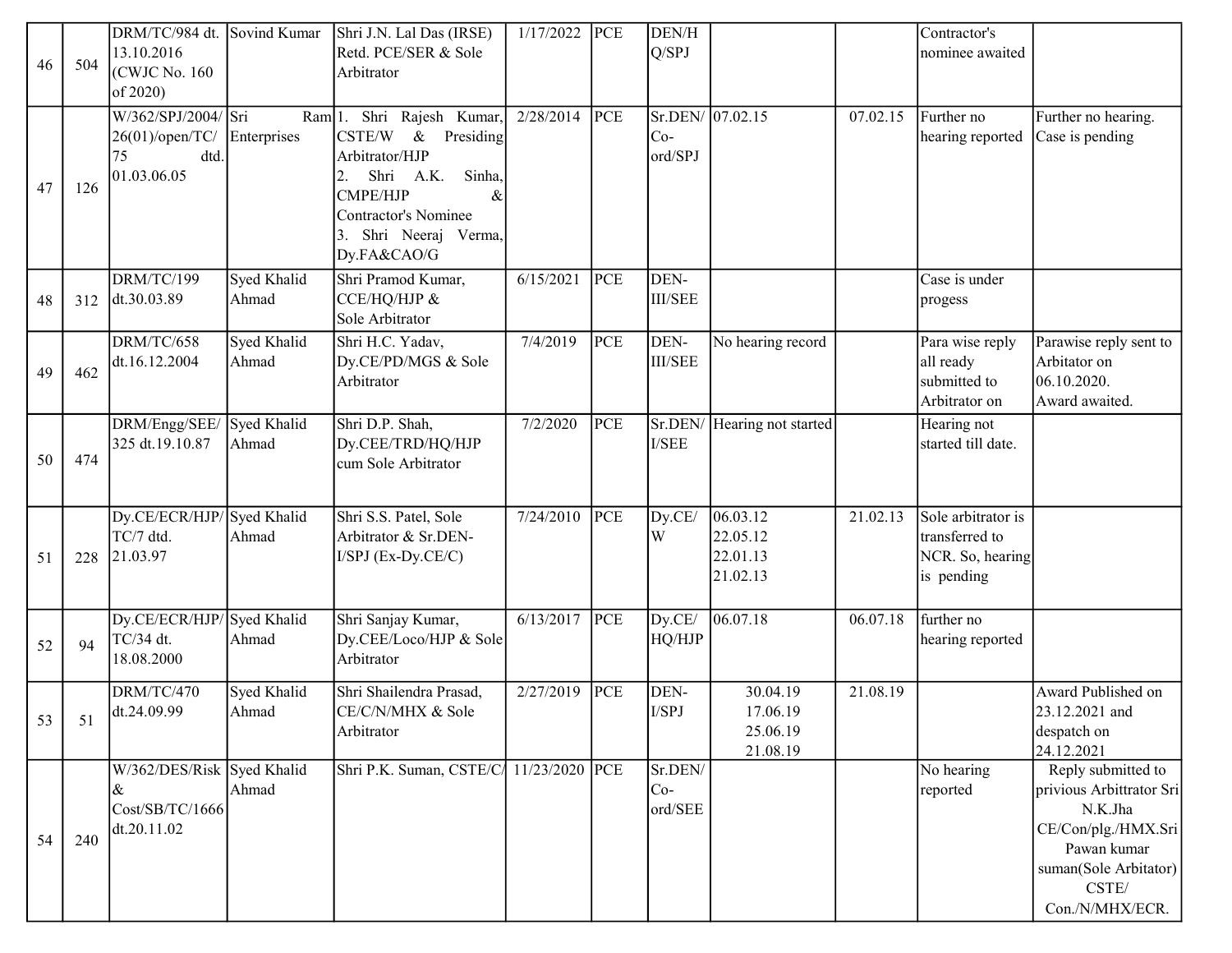|    |     | C.A. No.                  |               | Uday Mannu & 1. Shri A.K. Sinha,                 | 5/3/2021  | PCE        |                   | Sr.DEN/ No hearing record |          | Hearing not                         | Contractor did not turn              |
|----|-----|---------------------------|---------------|--------------------------------------------------|-----------|------------|-------------------|---------------------------|----------|-------------------------------------|--------------------------------------|
|    |     | DRM/TC/16 dtd/            | Co.           | Contractor's nominee Cum                         |           |            | C/SEE             |                           |          | started till dete                   | up from beginning.                   |
| 55 | 87  | 09.04.96                  |               | Presiding CTE                                    |           |            |                   |                           |          | because                             | Shri Manish Sharma,                  |
|    |     |                           |               | 2. Shri Abhijit Kr. Sinha,                       |           |            |                   |                           |          | contractor did                      | CSTE/C/S is                          |
|    |     | 06M/GMO/16-17 Umesh Kumar |               | Shri K.B.L. Mittal                               | 9/30/2021 | PCE        | Sr.DEN(           |                           |          | Case is under                       |                                      |
| 56 | 499 | dt.19.04.16               | Singh         | (IRSME) Retd. GM/NER                             |           |            | $2$ )/DHN         |                           |          | progess                             |                                      |
|    |     |                           |               | & Sole Arbitrator                                |           |            |                   |                           |          |                                     |                                      |
|    |     |                           |               |                                                  | 2/12/2013 |            |                   |                           |          |                                     |                                      |
|    |     | 3/Ballast/Gaya/93-Vatsa   |               | 1. Shri R. K. Agrawal,                           |           | PCE        | <b>Sr</b>         | 25-07-14 2015             | 8/4/2016 | Arbitrator has not<br>published the | Hearing is pending<br>since 10.06.16 |
|    |     | 94 dt.05.08.93            | Constructions | Presiding Cum                                    |           |            |                   | DEN/Co-04-03-16 04-08-    |          | Award.                              |                                      |
|    |     |                           |               | Contractor's nominee                             |           |            | ord/DN            | 16                        |          |                                     |                                      |
|    |     |                           |               | Arbitrator &                                     |           |            | $\mathbf R$       |                           |          |                                     |                                      |
| 57 |     |                           |               | Dy.CE/Plg./HJP                                   |           |            |                   |                           |          |                                     |                                      |
|    | 61  |                           |               | (Ex-Sr.DEN(Co-                                   |           |            |                   |                           |          |                                     |                                      |
|    |     |                           |               | ord)/MGS)                                        |           |            |                   |                           |          |                                     |                                      |
|    |     |                           |               | 2. Shri Ravish Kumar,                            |           |            |                   |                           |          |                                     |                                      |
|    |     |                           |               | Sr.DEE/OP/MGS                                    |           |            |                   |                           |          |                                     |                                      |
|    |     |                           |               | 3. Shri Kumar Animesh,                           |           |            |                   |                           |          |                                     |                                      |
|    |     | 1/Ballast/MKA/9           | Vatsa         | <b>Sr DEM/MGS</b><br>Shri K. Choudhary (IRSS)    | 11/1/2021 | PCE        | Sr.DEN            |                           |          | Case is under                       |                                      |
|    |     | 5-96 dt.30.01.96          |               | Retd. COS/NR                                     |           |            | $(Co-$            |                           |          |                                     |                                      |
| 58 | 16  |                           | Constructions |                                                  |           |            | ord)/             |                           |          | progess                             |                                      |
|    |     |                           |               |                                                  |           |            | <b>DNR</b>        |                           |          |                                     |                                      |
|    |     | MGS/BT/AGT/6              | Vijay         | 1. Shri M.K. Srivastava,                         | 9/27/2012 | PCE        | <b>Sr</b>         | No fixed as yet           |          | Hearing not started                 |                                      |
|    |     |                           |               |                                                  |           |            | DEN/Co-           |                           |          | till date.                          |                                      |
|    |     | 21/DEN(II)/05-            | Construction  | Dy.CSTE/W/MGS &                                  |           |            |                   |                           |          |                                     |                                      |
| 59 | 325 | 06 dt.15.07.05            |               | Presiding Arbitrator Cum<br>Contractor's nominee |           |            | ord/DD<br>U       |                           |          |                                     |                                      |
|    |     |                           |               |                                                  |           |            |                   |                           |          |                                     |                                      |
|    |     |                           |               | 2. Shri Pawan Kumar,                             |           |            |                   |                           |          |                                     |                                      |
|    |     | MGS/BT/AGT/               | Vijay         | 1. Shri V.K. Pandey,                             | 5/20/2014 | <b>PCE</b> | DEN(II)/108.04.16 |                           | 08.04.16 | No Further                          |                                      |
|    |     | 451/DEN(II)/03-           | Construction  | AGM/RVNL &                                       |           |            | <b>DDU</b>        |                           |          | progress                            |                                      |
|    |     | 04 dt.10.05.04            |               | Co.Arbitrator                                    |           |            |                   |                           |          | reported. case is                   |                                      |
| 60 | 323 |                           |               | 2. Shri R.N. Mishra,                             |           |            |                   |                           |          | pending.                            |                                      |
|    |     |                           |               | Dy.FA/TA                                         |           |            |                   |                           |          |                                     |                                      |
|    |     |                           |               | 3. Shri R.K. Agrawal,                            |           |            |                   |                           |          |                                     |                                      |
|    |     |                           |               | Dy.CE/Plg/HJP &                                  |           |            |                   |                           |          |                                     |                                      |
|    |     |                           |               | <b>Presiding Arbitrator</b>                      |           |            |                   |                           |          |                                     |                                      |
|    |     | MGS/BT/AGT/               | Vijay         | 1. Shri V. K. Srivastava,                        | 2/20/2013 | PCE        |                   | Sr.DEN(No hearing record  |          |                                     | No further progress                  |
|    |     | 1084/Sr.DEN(II)           | Construction  | Presiding cum                                    |           |            | II)/DDU           |                           |          |                                     | reported. case is                    |
| 61 | 330 | 2009-10 dt.               |               | Contractor's nominee                             |           |            |                   |                           |          |                                     | pending.                             |
|    |     | 07.09.09                  |               | Arbitrtor & Dy.CSTE/                             |           |            |                   |                           |          |                                     |                                      |
|    |     |                           |               | D&D/HJP                                          |           |            |                   |                           |          |                                     |                                      |
|    |     |                           |               | 2. Shri Mahboob Alam,                            |           |            |                   |                           |          |                                     |                                      |